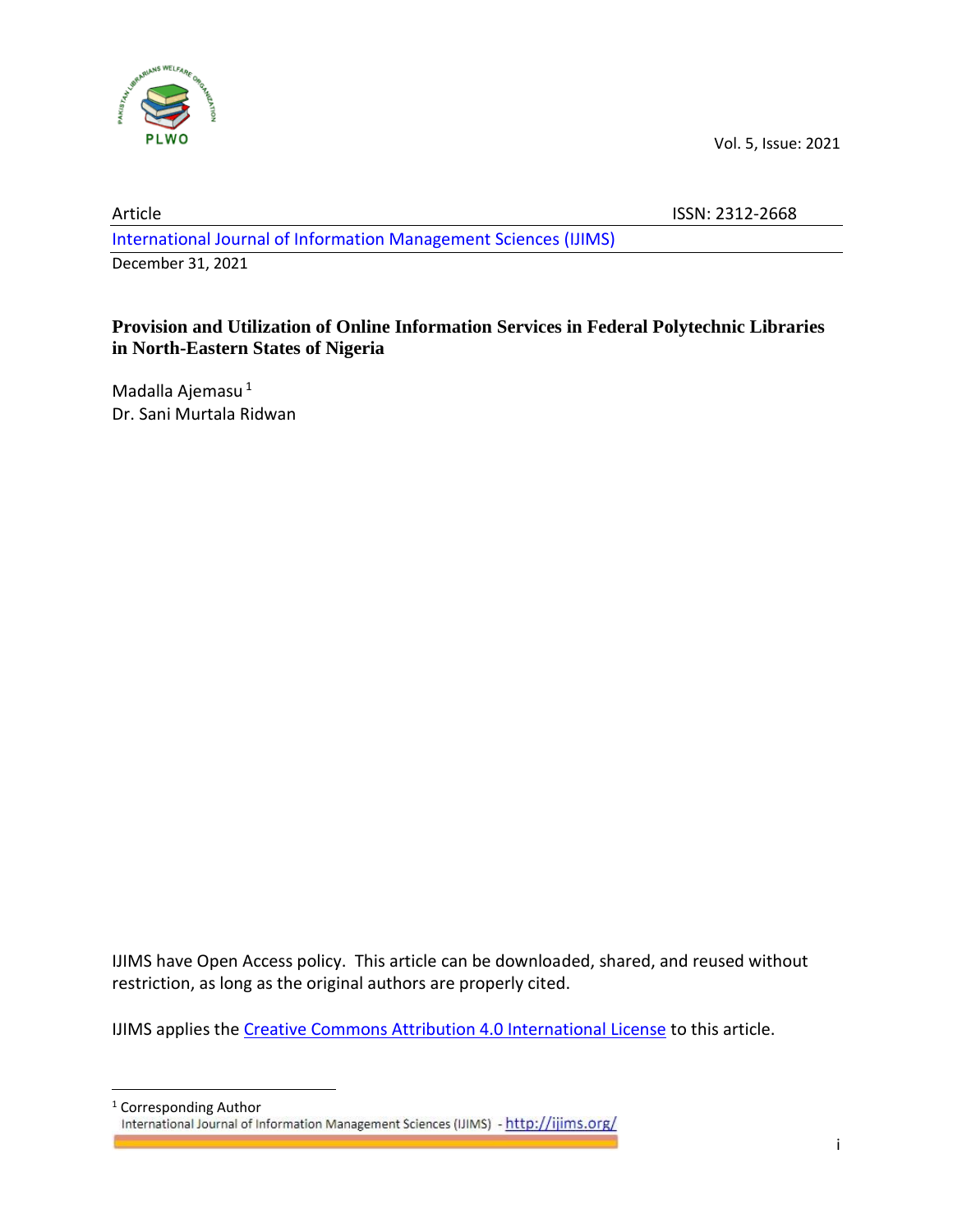

## **Provision and Utilization of Online Information Services in Federal Polytechnic Libraries in North-Eastern States of Nigeria**

**Madalla Ajemasu** Department of Library and Information Science Ahmadu Bello University, Nigeria [madallaajemasu@gmail.com](mailto:madallaajemasu@gmail.com)

**Sani Murtala Ridwan (Ph.D)** Department of Library and Information Science Ahmadu Bello University, Nigeria [sanimridwan@gmail.com](mailto:sanimridwan@gmail.com)

### **Abstract:**

The paper discusses the provision and utilization of online information services in federal Polytechnic libraries in North East of Nigeria. To realize this, three research objectives were formulated which are to determine: the online information services provided in Federal Polytechnic Libraries in North-East Nigeria, The extent of utilization of the online information services in Federal Polytechnic Libraries in North East of Nigeria, and the extent of satisfaction with online information services provided in Federal Polytechnic Libraries in North East of Nigeria. The descriptive survey research design was used in this study. Simple Random Sampling technique, 269 registered library users were used as a sample of the study. For this work questionnaire was used as an instrument for data collection. The data was collected and analyzed using descriptive statistics of frequencies and percentages SPSS version 23.0. The study found that: online information services provided in federal polytechnic were: document search services, document delivery services, online reference services, instant messaging, social networking services, online current awareness services, and email services. The study reveals that online reference services, instant messaging and current awareness services are the most utilized services in Federal Polytechnic Mubi. While the most utilized online information services in Federal Polytechnic Bauchi are document search services, instant messaging, and social networking. The online information services in Federal Polytechnic Damaturu and Bali are underutilized. The study also reveals that the library users from all Polytechnics are not satisfied with the online information services provided to them.

**Keywords:** Provision; Utilization, Online Information Services; Libraries

## **Introduction**

Libraries in the Nigerian educational system were found to be relevant which cannot be overestimated. Libraries are now related to teaching and instruction; education is a key factor for any social change, development of physical infrastructure, and intellectual creation,

which drastically affects the well being of social life, political stability, economic upward, scientific approaches, and technological changes (Daluba & Maxwell, 2013). Academic libraries serve as a place whereby intellectual activities carry out in tertiary institutions in Nigeria. Tertiary institutions will not be realized the optimum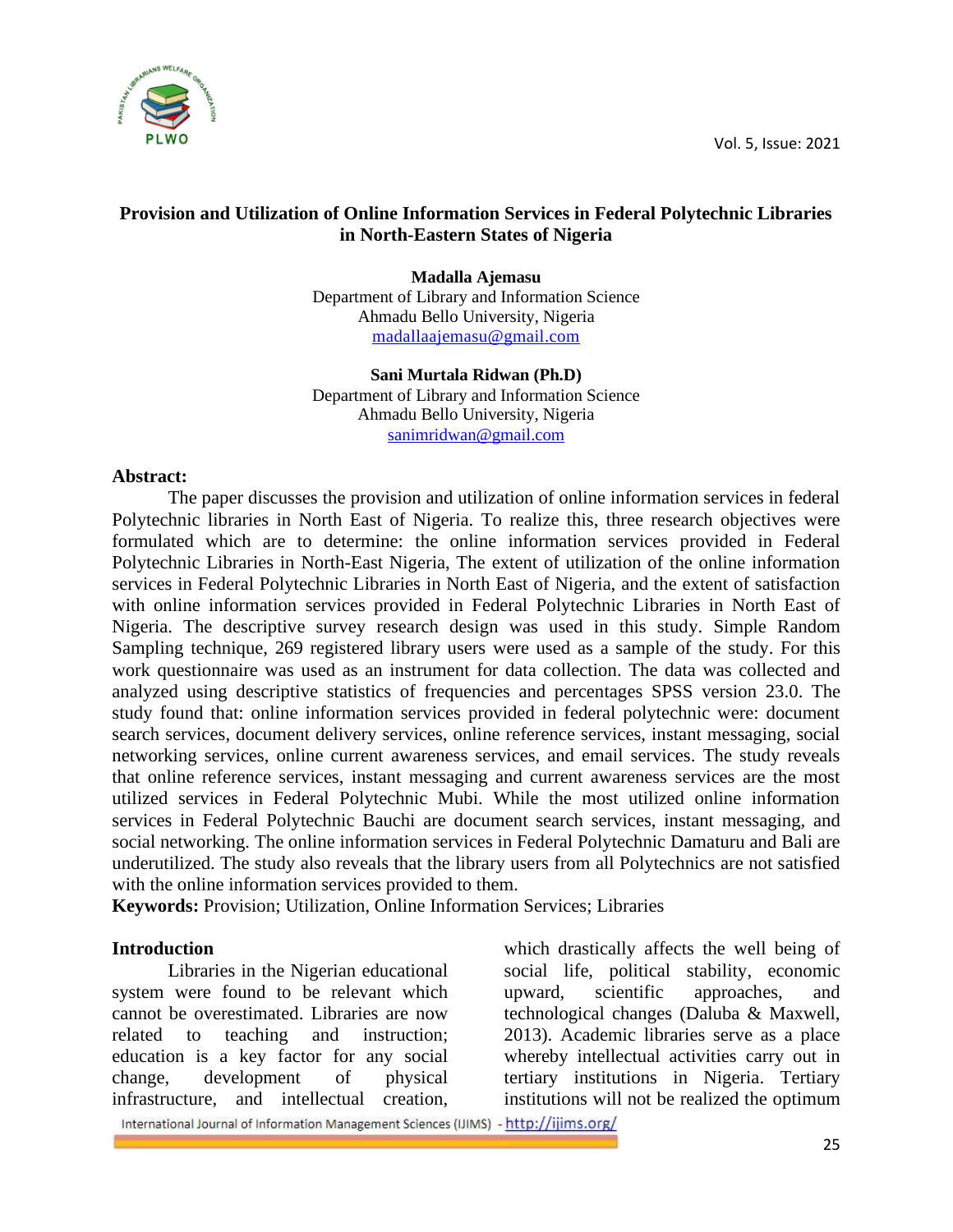

functions unless academic libraries served as well repositories of current and relevant information resources managed by experienced library professionals. According to Dibua, (2000), explains that academic library is a strong force of educational machinery that helps library users to carry out his/her academic or professional tasks to achieve a stated objective. With the relevance of skillful librarians, information, and services, academic libraries are of assistance to tertiary institutions to accomplish their set objectives in terms of training manpower for library and institutional development.

Polytechnic libraries, agreeably, maintain the position that setup the polytechnic setup which provides adequate information services required to sustain and promote the intellectual activities of such institutions. According to Nwalo (2001), polytechnic libraries have the core objectives of support for the academic literature, research activities, and faculty programs of a particular institution. The library serves as an additional room for teaching and learning activities in polytechnics by accommodating students in beautiful surroundings environment for personal advancement and access to various information resources in competing with other academic institutions with functional library services.

Omekwu and Eruvwe (2014), in agreement with the services provided in polytechnic libraries that keep the students visiting the library which include online information services, and digital information services which drastically increased over the last decade. A reasonable amount was spent on online information services in many libraries to support library services and the

information needs of student/library users. According to Bhart (2009), scores of libraries were spending a greater proportion of their annual budget on online library resources and services. Moreover, these services have improved the student's acceptance of library services and the quality of education at large (Adedeji, 2000). However, despite the efforts of library management and polytechnic authority, it has been observed by the researcher that online information services are been underutilized. This indicates that the efforts made to improve the information services to the library users need to be investigated, in light of this, this study, therefore, seeks to access the extent of provision and utilization of online information services in the polytechnic libraries, North Eastern, Nigeria.

## **Statement of the Problem**

The objectives of Nigerian polytechnic libraries were saddled on their parent institutions whereby library policy and annual budgetary allocation was handled by the library and institutional management; as such a reasonable amount was allocated annually for the provision of online information services in the polytechnic libraries. According to Bhart (2009) and Ogunmoded & Emeahara, (2010), Polytechnic libraries spent a greater proportion of their annual budget on the provision of online information services. It is, however, discouraging that despite all these efforts, the services provided online information services are been underutilized. This unattractive trend constitutes a serious threat to the success of the objectives of polytechnic libraries in Nigeria. Could that be a result of inadequate provision of online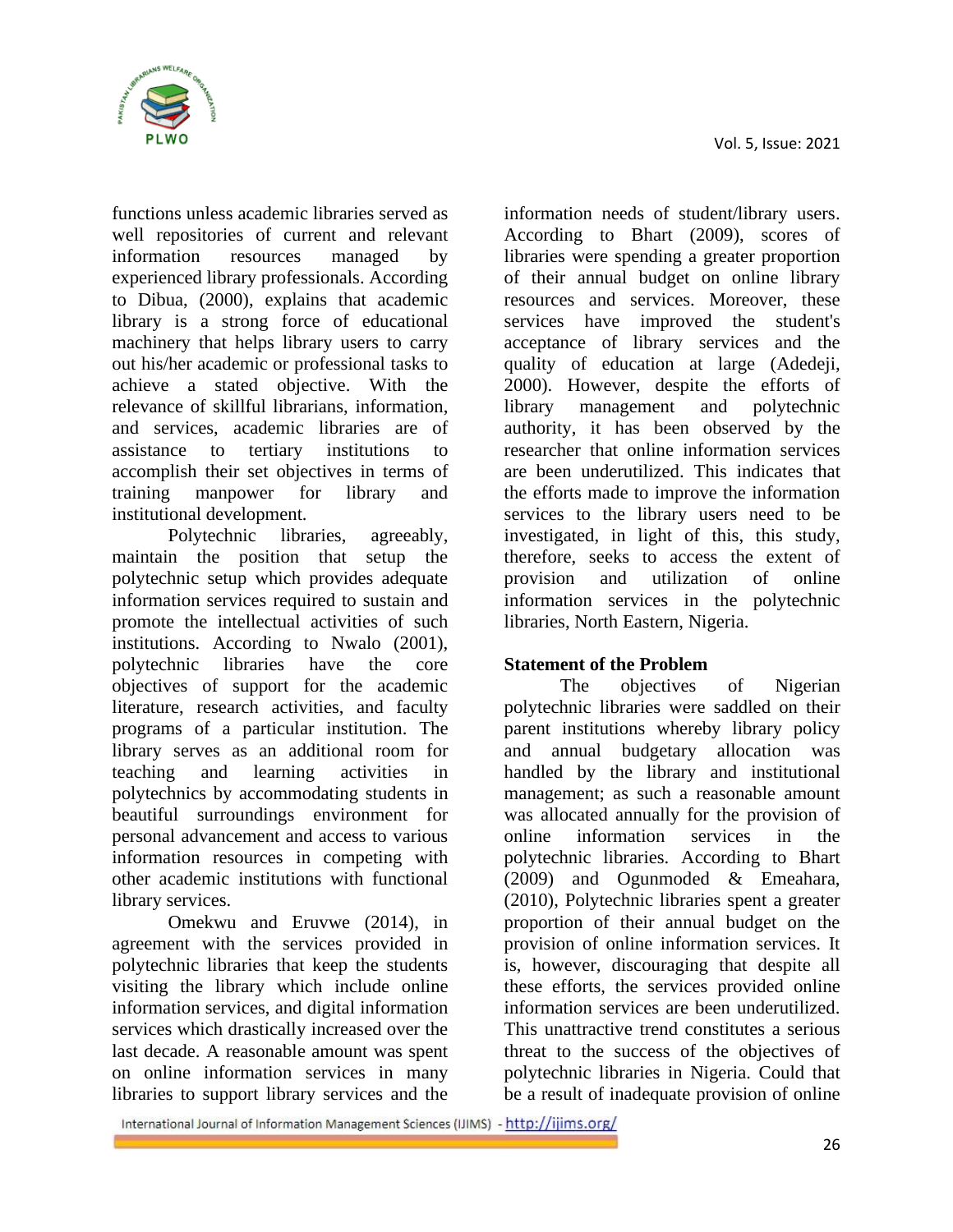

information services? Or lack of competent skills in respect to users in utilizing online information services? Therefore, the bottom line of this study is to investigate the provision and utilization of online information services as well as the extent of users' satisfaction with the online information services in Federal Polytechnic Libraries in North-East Nigeria.

## **Objectives of the Study**

The objectives of this study are to determine:

- 1. The online information services are provided in Federal Polytechnic Libraries in North-East Nigeria.
- 2. The extent of utilization of the online information services in Federal Polytechnic Libraries in North-East Nigeria
- 3. The extent of satisfaction with the online information services provided in Federal Polytechnic libraries in North-East Nigeria.

## **Review of Related Literature**

Online information services are the services rendered to the library patrons through electronic means in a library application portal or worldwide internet. According to Madhusudhan and Nagabhushanam, (2012), maintain that Internet services are the services attached to various online information organizations and online library information services in a variety of forms organized according to subject areas through the web or library application system. Onohwakpoxr and Adogbej (2011) explain the internet as network-mediated services provided by information centers. With the presence of online information services, information users can get hold of online information

services whenever in need without limit or boundary. Scholarly databases can be accessed 24 hours on all 7 weekdays unless that of scheduled maintenance or system failures from anywhere on or off-campus. Users can have access to e-magazine, ebooks, e-journals, and many more or make inquiries on whatsoever they need. Customers now reach the library personnel through e-mail or phone when the library is closed. Integrated Library Management Systems such as KOHA is now in place in some polytechnic libraries for making better use of online information services. Online information services have changed the way information services are handled, most services are now expanded and redesigned to suit the  $21<sup>st</sup>$ -century library services. Libraries increase series of services which include multimedia due to the diverse audience than ever before.

Gerolimos and Konsta (2011), identified online information services as RSS, Instant Messaging, Streaming Media, Weblogs, Tags, and Social networks such as Facebook, Twitter, and YouTube. Other services according to Mirza and Mahmood, (2009), include Web-based user education tools, virtual tours, etc. Chen, (2011), said online information services range from online bibliographic instructions, computerized library catalogs, distance learning services, e-databases, instant messaging services, interlibrary loan and document services, ready references, virtual classrooms, virtual references. Salama and Shawish (2012), have mentioned various types of online information services which include: Databases, Directories, Search Engines OPAC, Gateways, indexes, and Portals. More libraries have moved towards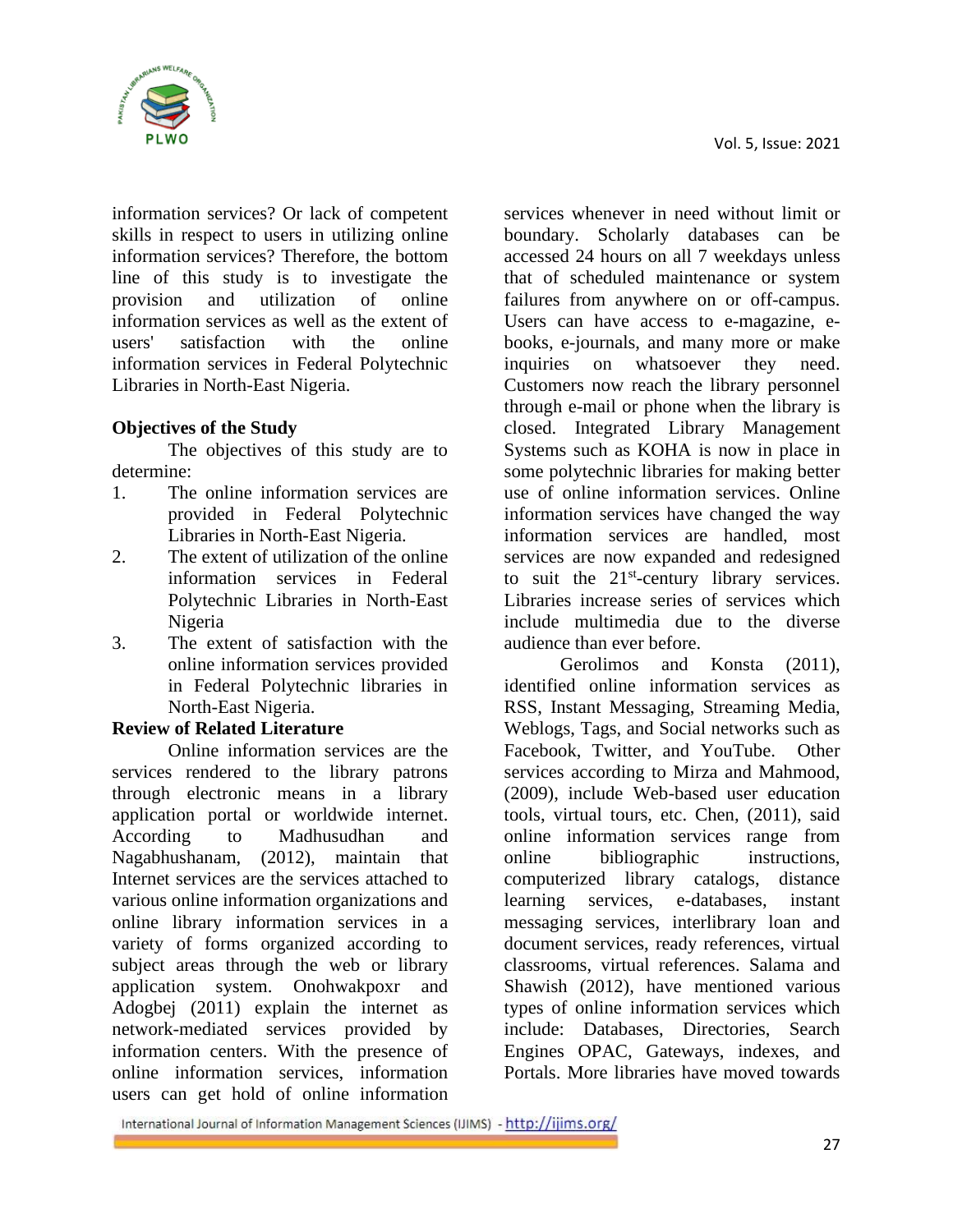

providing these services using web-based technologies.

An effort was made in Nigeria is related to ICT and internet services which are the steam engines for online information delivery but little was reported in the literature (Womboh and Abba, 2008). Gbaje (2007), carried out similar research on the Provision of Online Information Resources and Services in Nigerian Academic Libraries. The study revealed that there was a shortage of web technologies skilled librarians, poor information technology infrastructure, and high cost of equipment which were among the challenges that hindered the Nigerian libraries from providing online information services.

Gakibayo et al. (2013), lamented that for the polytechnic students to utilize the growing range of online information services ICT skills are necessary to exploit them in the practical information technology era.

Satisfying library users' information needs is the prime concern of every modern library. The library and information professionals will always seek to satisfy the information needs of every library user; no matter the extent it will take them. It is this quest to satisfy library users' information needs that have resulted in the application of Information and Communication Technologies (ICTs) in the routine operations of 21st-century libraries. As Haneefa (2007), puts it, libraries and information centers have continually used online information resources and services in recent years to satisfy the sundry information needs of their users.

The study adopted quantitative research method using descriptive survey research design. Oyedum, (2011) states that surveys are using extensively in obtaining statistical and mathematical information to assess attitudes and characteristics of a wide range of subjects and can be useful when a researcher wants to collect data on phenomena that cannot be directly observed. The wisdom for choosing the survey method was based on the notion that the survey research method is used to seek the opinions of individuals on a particular subject, particularly the one under study. The total population for this sturdy is 900 while sample size is **269** which were determined using Morgan's Table of Sample Size based on 95% confidential level and 5% confidential interval (margin error). A Simple Random Sampling technique was used for this study to select the 269 from populations. A self-constructed structured questionnaire was used to collect requisite data from the target population which is subjected to statistical analysis. SPSS version 23.0 statistical software package was used to perform appropriate statistical analysis. The Data gathered were analyzed using descriptive statistical tools namely frequencies, percentages, mean and standard deviation. Also, given the four-points rating scale, the calculated mean is 2.50 as such any item with a mean score of 2.50 and above will be considered as positive while anything less than 2.50 will be considered negative.

## **Result and Discussion**

As shown in Table 1 below, the research was conducted on sample size of 269 respondents out of which 258 respondents completed and returned the

## **Methodology**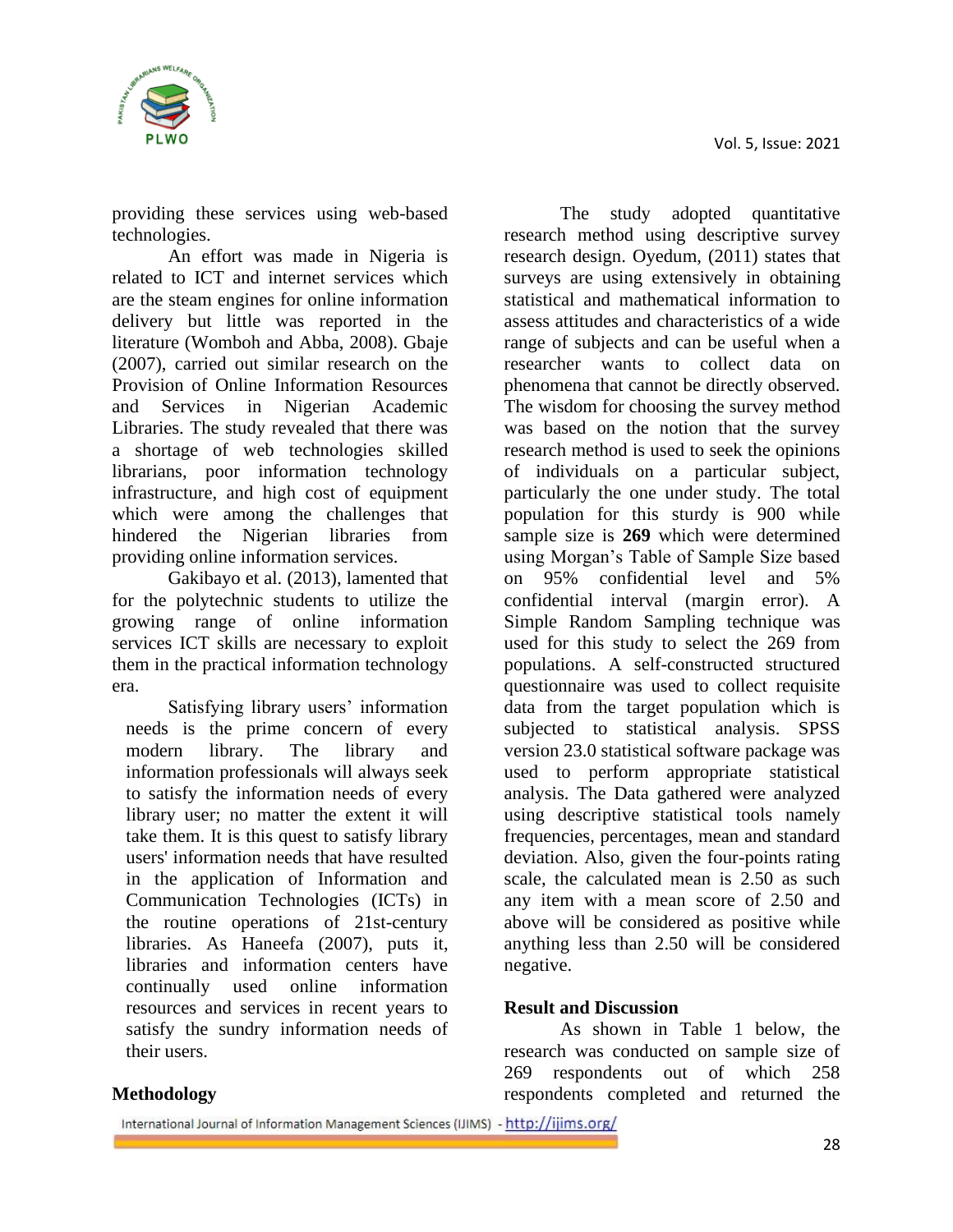

questionnaires making a response rate of 96% While 11 questionnaires were not returned which represent 4%. The respond rate corroborates Mugenda and Mugenda (2003), who states that, a response rate of 50% and above is a good for statistical reporting.

| Questionnaire<br><b>Distributed</b> | Questionnaire<br><b>Returned</b> | <b>Questionnaire</b><br><b>Not Returned</b> |
|-------------------------------------|----------------------------------|---------------------------------------------|
| $269(100\%)$                        | 258 (96%)                        | 11 $(4%)$                                   |
| Source: Field Survey, 2018          |                                  |                                             |

### **Demographic Information**

The result of distribution of the respondents by Polytechnics as presented in table 2 below revealed that out of 258 (100 %) respondents, 63 (24.2 %) were from

Federal Polytechnic Mubi, 69 (27 %) from Federal Polytechnic Bauchi, 62 (24 %) from Federal Polytechnic Damaturu and 64 (224.8 %) from Federal Polytechnic Bali.

## **Table 2:** Demographic Information of Respondents

# **Qualifications/Status POLYTECHNICS**

|            | <b>FP</b><br><b>MUBI</b> | <b>FP</b><br><b>BAUCHI</b> | <b>FP</b><br><b>DAMATURU</b> | <b>FP BALI</b> | <b>TOTAL</b> |
|------------|--------------------------|----------------------------|------------------------------|----------------|--------------|
| <b>ND</b>  | 23 (9%)                  | 28 (11%)                   | 20(8%)                       | 24 (9%)        | 95 (37%)     |
| <b>HND</b> | 24 (9%)                  | 22 (9%)                    | 23 (9%)                      | 22 (9%)        | 91 (36%)     |
| PG         | 7(3%)                    | 9(3%)                      | 8(3%)                        | 8(3%)          | 32 (12%)     |
| Lib/Staff  | $3(1.2\%)$               | $3(1.2\%)$                 | $3(1.2\%)$                   | $3(1.2\%)$     | $12(4.8\%)$  |
| Lecturers  | $3(1.2\%)$               | 5(2%)                      | 6(2%)                        | $4(1\%)$       | $18(6.2\%)$  |
| Adm. Staff | $3(1.2\%)$               | 2(1%)                      | 2(1%)                        | $3(1.2\%)$     | $10(4.4\%)$  |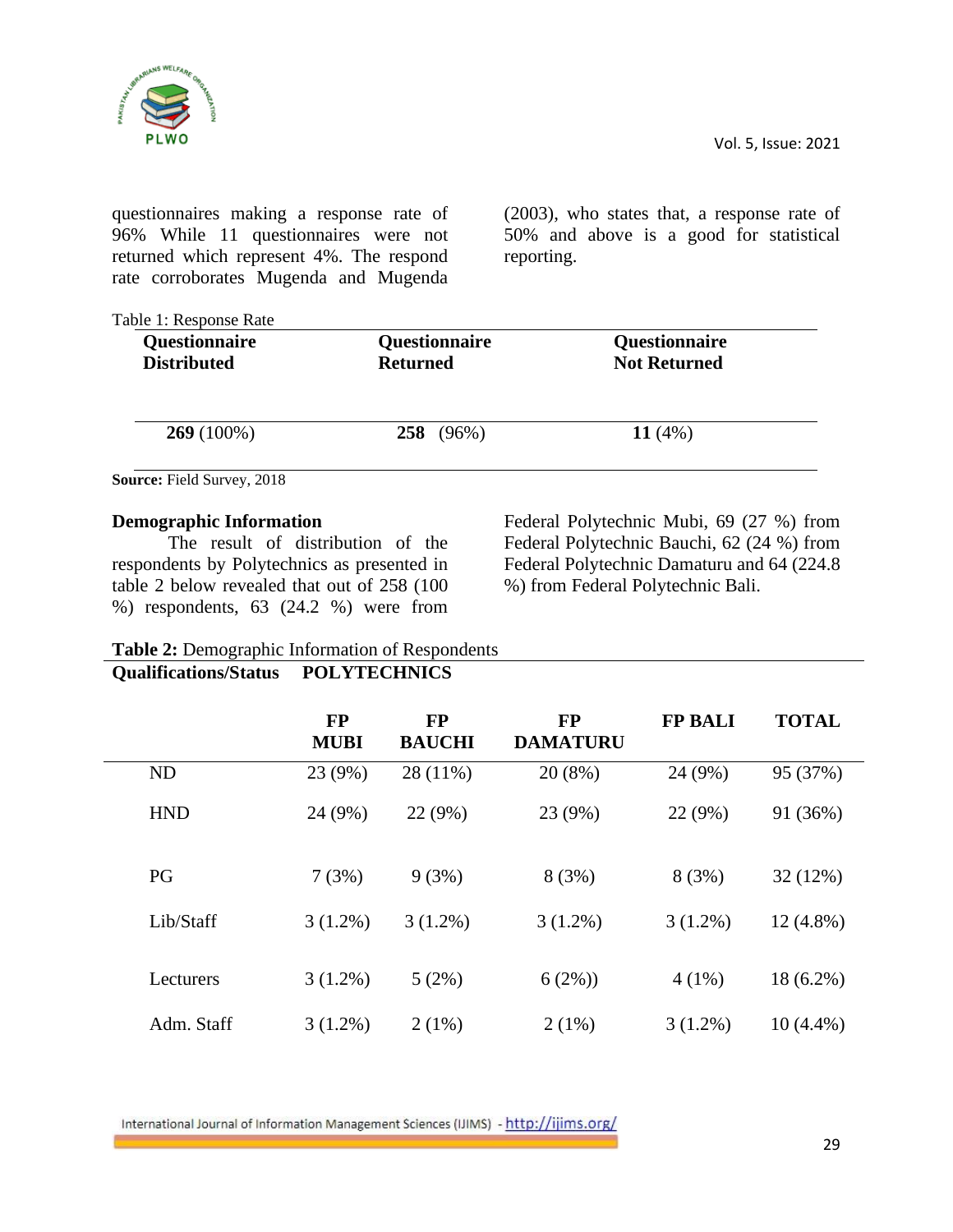

Key: FP = Federal Polytechnic. Source: Field Survey, 2018

### **Research Question 1: What are the Online Information services provided in Federal Polytechnic Libraries in North East Nigeria?**

Table 3: Available Online Information Services in the participating Polytechnics

| S/ | <b>Online Information</b>        | <b>Availability</b> |                   |                    |                |  |  |  |
|----|----------------------------------|---------------------|-------------------|--------------------|----------------|--|--|--|
| N  | <b>Services</b>                  |                     | FP Mubi FP Bauchi | <b>FP Damaturu</b> | <b>FP Bali</b> |  |  |  |
|    | Document search services         |                     |                   |                    |                |  |  |  |
| 2  | Document delivery<br>services    |                     |                   |                    |                |  |  |  |
| 3  | <b>Online Reference services</b> |                     |                   |                    |                |  |  |  |
|    | Podcasting                       | ×                   | ×                 | ×                  |                |  |  |  |
| 5  | Wikis                            |                     | ×                 | ×                  |                |  |  |  |
| 6  | <b>Instant Messaging</b>         |                     |                   |                    |                |  |  |  |
|    | Social Networking                |                     |                   |                    |                |  |  |  |
| 8  | Current awareness services       |                     |                   |                    |                |  |  |  |
| 9  | <b>Email services</b>            |                     |                   |                    |                |  |  |  |
| 10 | <b>OPAC</b>                      |                     |                   |                    |                |  |  |  |

Key:  $FP = Federal Polytechnic$  Source: Field Survey, 2018

Table 3 above shows that all the Federal Polytechnics in North East Nigeria Provide, Document search services, Document delivery services, online Reference services, Instant Massaging, Social Networking Services, Online current awareness services and Email services. In addition to the services provided by all the

Polytechnics, Federal Polytechnic Bali provide Podcasting services and wikis while Federal Polytechnic Mubi also provide Wikis services. On the other Hand, Federal Polytechnic Bauchi and Damaturu in addition to the services provided by all the Polytechnic provide OPAC services.

### **Research Question 2: To What Extent Do Users of Federal Polytechnic Libraries Utilize Online Information Services?**

Table 3a: Extent of utilization of online services in Federal Polytechnic Libraries

| S/N | Services                                                                             | <b>HU</b> | MU) | NU | Mean | <b>St. Dev</b> | <b>Decision</b> |
|-----|--------------------------------------------------------------------------------------|-----------|-----|----|------|----------------|-----------------|
|     | International Journal of Information Management Sciences (IJIMS) - http://ijims.org/ |           |     |    |      |                |                 |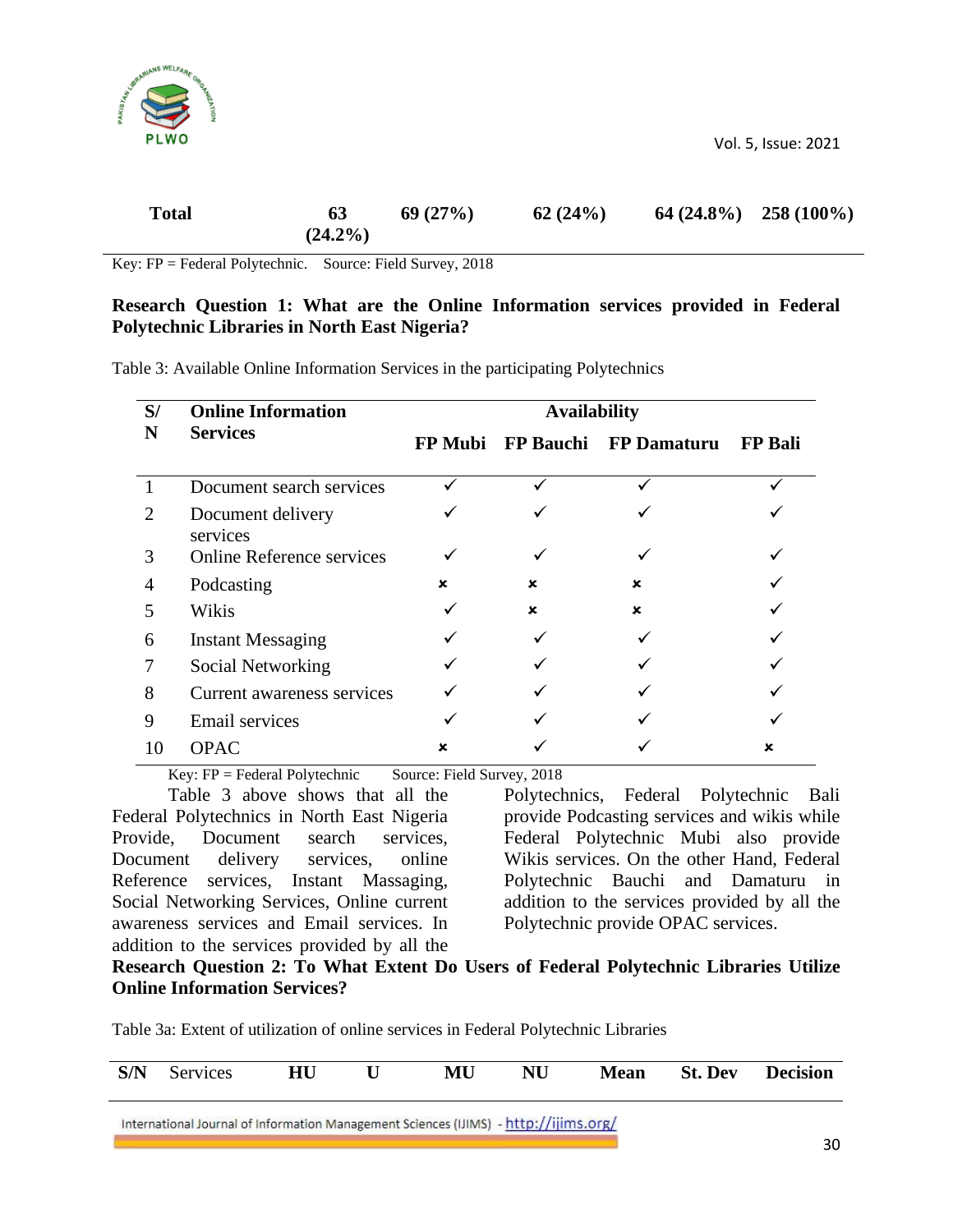

| $\mathbf{1}$   | Document<br>search<br>services   | 39  | 64 | 57 | 98 | 2.83 | 1.144 | Positive |
|----------------|----------------------------------|-----|----|----|----|------|-------|----------|
| $\overline{2}$ | Podcasting                       | 109 | 59 | 50 | 40 | 2.08 | 1.114 | Negative |
| 3              | Wikis                            | 79  | 56 | 68 | 55 | 2.37 | 1.079 | Negative |
| $\overline{4}$ | Document<br>delivery<br>services | 72  | 53 | 52 | 81 | 2.56 | 1.164 | Positive |
| 5              | Online<br>Reference<br>services  | 43  | 89 | 81 | 55 | 2.56 | 1.054 | Positive |
| 6              | Instant<br>Messaging             | 76  | 79 | 52 | 51 | 2.31 | 1.045 | Negative |
| $\overline{7}$ | Social<br>Networking             | 51  | 77 | 77 | 53 | 2.52 | 0.97  | Positive |
| 8              | Current<br>awareness<br>services | 51  | 64 | 72 | 73 | 2.65 | 0.973 | Positive |
| 9              | Email<br>services                | 37  | 35 | 28 | 33 | 2.41 | 0.936 | Negative |
| 10             | <b>OPAC</b>                      | 40  | 14 | 33 | 29 | 2.01 | 1.305 | Negative |

Keys: Highly Utilized = HU; Utilized=U; Moderately Utilized = MU; Not Utilized = NU

From the table 3 above, the findings revealed the utilization of online information services in Federal Polytechnic libraries. Base on the information obtained, users utilized online information services in respect to Document search services  $(M=2.83, SD=1.144)$  with more than mean 2.50 score benchmark (positive), Podcasting (M=2.08, SD=1.114), Wikis (M=2.37 SD=1.079), Document delivery services (M=2.56 SD=1.164), Online Reference services (M=2.56 SD=1.054), Instant Messaging (M=2.31 SD=1.045), Social Networking (M=2.52 SD=0.97), Current awareness services (M=2.65 SD=0.973) Email services (M=2.41 SD=0.936), and

OPAC  $(M=2.01$  SD $=1.305$ ) with less than mean score 2.50 benchmark (Negative). The result clearly indicates that e-project, ereference materials, e-books, ethesis/dissertation and online database are positively utilized in regards to the mean 2.50 score benchmark and decision base on the higher score recorded on such online information resources. This implies that all the users of federal polytechnic libraries utilized these resources to some extent. In respect to e- Podcasting, Wikis, Instant Messaging, e-mail services, and OPAC under-utilization negatively reported with less than mean 2.50 score benchmark, this under-utilization could be due to the inadequate provision to such information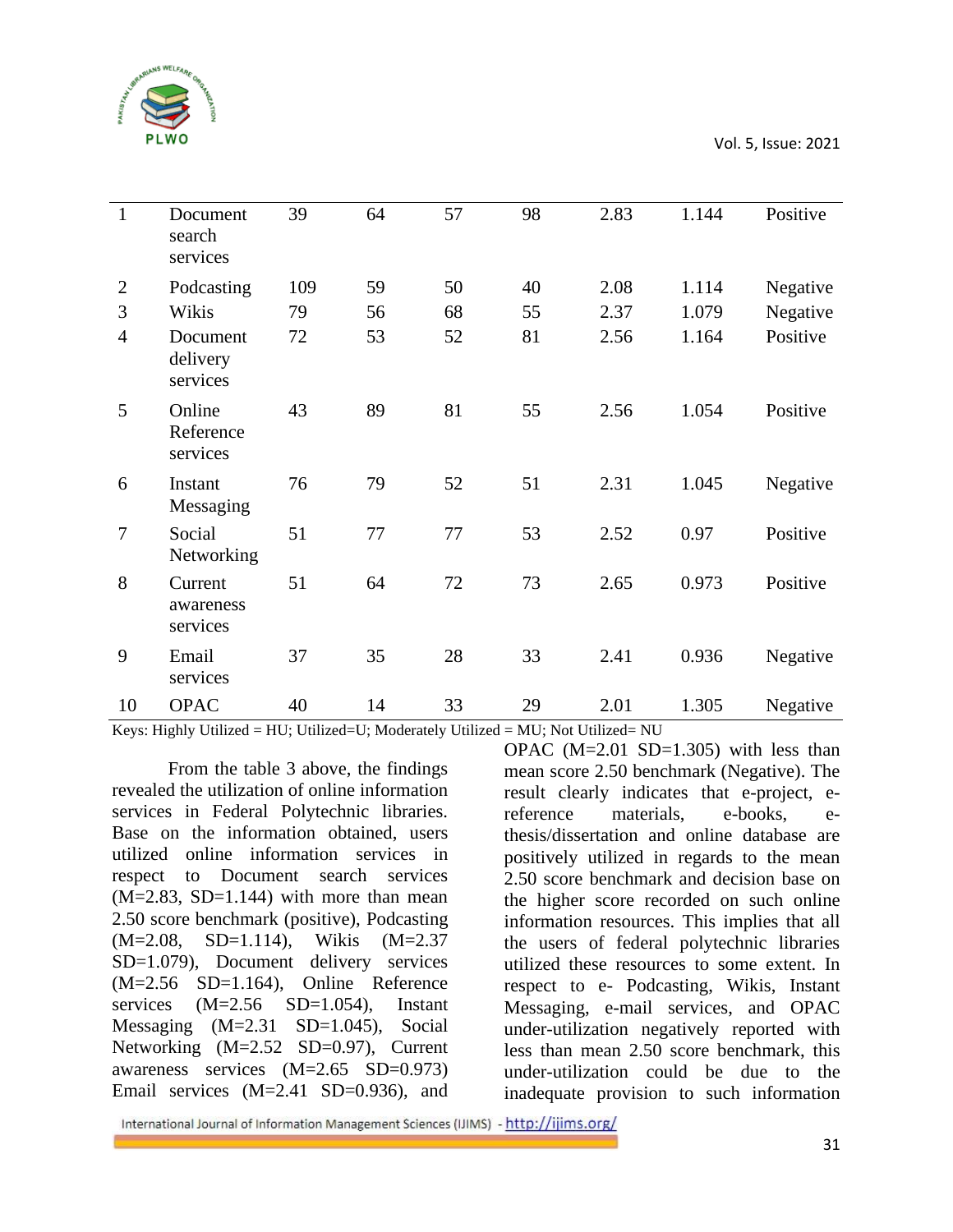services in a large scale, or due to the quality of the services or due the techniques attached to the retrieving of such online services. Online services have become increasingly available through the Internet and, thereby, directly to the end user. Materials can be read online or downloaded

in a variety of formats, including PDF, Microsoft reader, and html. From the "collection" point of view, providing identification and access to the free sites brings with it a number of issues (Cotter, 2002).

| S/N            | Services                         | <b>VS</b> | S  | <b>MS</b> | <b>NS</b> | <b>Mean</b> | <b>St. Dev</b> | <b>Decision</b> |
|----------------|----------------------------------|-----------|----|-----------|-----------|-------------|----------------|-----------------|
| $\mathbf{1}$   | Document<br>search<br>services   | 73        | 72 | 44        | 51        | 2.65        | 0.973          | Positive        |
| $\mathbf{2}$   | Podcasting                       | 99        | 59 | 60        | 40        | 2.08        | 1.114          | Negative        |
| 3              | Wikis                            | 79        | 56 | 68        | 55        | 2.37        | 1.079          | Negative        |
| $\overline{4}$ | Document<br>delivery<br>services | 72        | 81 | 52        | 53        | 2.56        | 1.164          | Positive        |
| 5              | Online<br>Reference<br>services  | 77        | 53 | 77        | 51        | 2.52        | 1.054          | Positive        |
| 6              | Instant<br>Messaging             | 76        | 79 | 52        | 51        | 2.31        | 1.045          | Negative        |
| 7              | Social<br>Networking             | 55        | 81 | 89        | 43        | 2.56        | 0.97           | Positive        |
| 8              | Current<br>awareness<br>services | 98        | 57 | 64        | 39        | 2.83        | 1.144          | Positive        |
| 9              | Email<br>services                | 30        | 35 | 28        | 40        | 2.41        | 0.936          | Negative        |
| 10             | <b>OPAC</b>                      | 43        | 14 | 30        | 29        | 2.01        | 1.305          | Negative        |

Table 4d: Extent of satisfaction with online services in Federal Polytechnic Libraries

Keys: Very Satisfied = VS; Moderately Satisfied = MS; Under Satisfied = US; Not Satisfied = NS

From the table 3 above, the findings revealed the utilization of online information services in Federal Polytechnic libraries. Base on the information obtained, users satisfied with the online information services in respect to Document search services ( $M=2.65$  SD=0.973) with more than

mean 2.50 score benchmark (positive), Podcasting (M=2.08, SD=1.114), Wikis (M=2.37 SD=1.079), Document delivery services  $(M=2.56$  SD=1.164), Online Reference services (M=2.52 SD=1.054), Instant Messaging (M=2.31 SD=1.045), Social Networking (M=2.56 SD=0.97), Current awareness services (M=2.83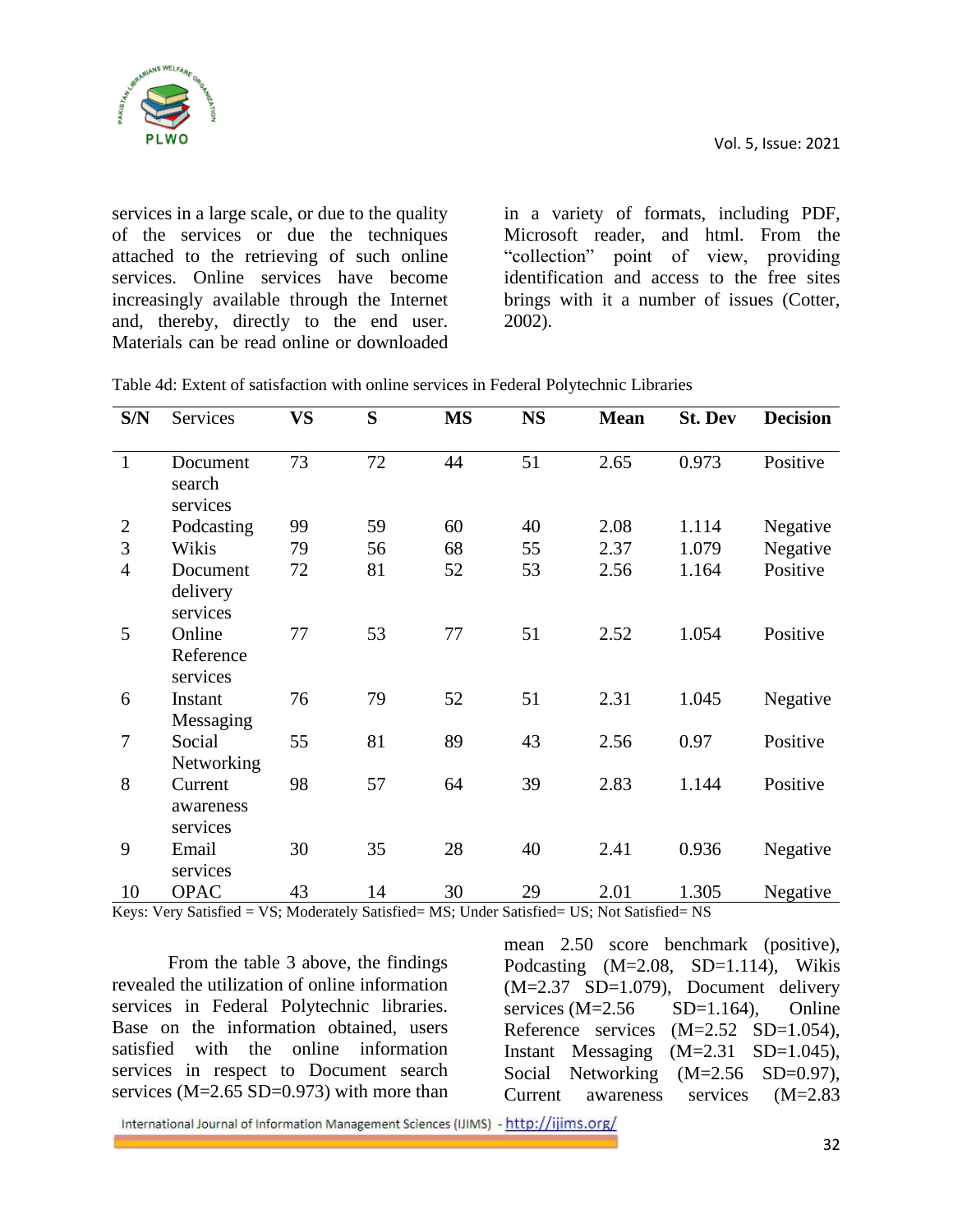

SD=1.144) Email services (M=2.41 SD=0.936), and OPAC (M=2.01 SD=1.305) with less than mean score 2.50 benchmark (Negative). The result is on agreement with the extent of utilization of information services which most of the items that reported in the positive utilization are the same resources being satisfied by the users. This in agreement with Bhatia & Vohra, (2007) who support that satisfaction of online information resources and service such as reference desk services, database services, e-journals always defend on the well equipped with Internet facility so some factual or other information can be delivered quickly to the users. Today libraries are providing various nodes of online information service for users and they can come and search or browse their needed information which can give better access to a wider range of information, cost saving as the e-services is bought through consortiums, better utilization of users' time and equal access to e-resources (Bhatia & Vohra, 2007)

## **Discussion of Findings**

Findings from the study shows that all the Federal Polytechnics in North East Nigeria Provide, Document search services, Document delivery services, online Reference services, Instant Massaging, Social Networking Services, Online current awareness services and Email services. In addition to the services provided by all the Polytechnics, Federal Polytechnic Bali provides Podcasting services and wikis while Federal Polytechnic Mubi also provides Wikis services. On the other hand, Federal Polytechnic Bauchi and Damaturu in addition to the services provided by the entire Polytechnic provide OPAC services.

This result therefore, is in an agreement with Nnadozie, Aniebo and Chukwueke, (2017), on how online information services makes services easier, which clearly indicated that online information services (e-services) make it possible for library patrons to be served from remotely-located databases through interactive communication with the help of computers and communication channels. The users of these services can access the databases directly or via a vendor (supplier of online services).

The findings also reveal that Document search services, Document delivery services, Online Reference services, Social Networking, and Current awareness services are the most utilize services in Federal Polytechnic Libraries. The underutilization of the some of the services in the polytechnic could be because of lack of awareness and the convenience associated with such services by the users. The result is in agreement with Tella and Ojo (2012) who observed that of lack of adequate awareness of the availability of this library services, and online information centers that will suit the information need of the users can attribute to negative impact the services.

The result reveals that the library users from the surveyed Polytechnics are only satisfied with the online information services that most utilize which are Document search services, Document delivery services, Online Reference services, Social Networking, and Current awareness services. This result is in contrast to a study by Biradar, Kumar and Mahesh (2009), who reported that undergraduate students expressed satisfaction with the following electronic services; online 57(56.43%), Internet 50(49.50%) and CD-ROM 54(53.46%). The researchers concluded that<br>International Journal of Information Management Sciences (IJIMS) - http://ijims.org/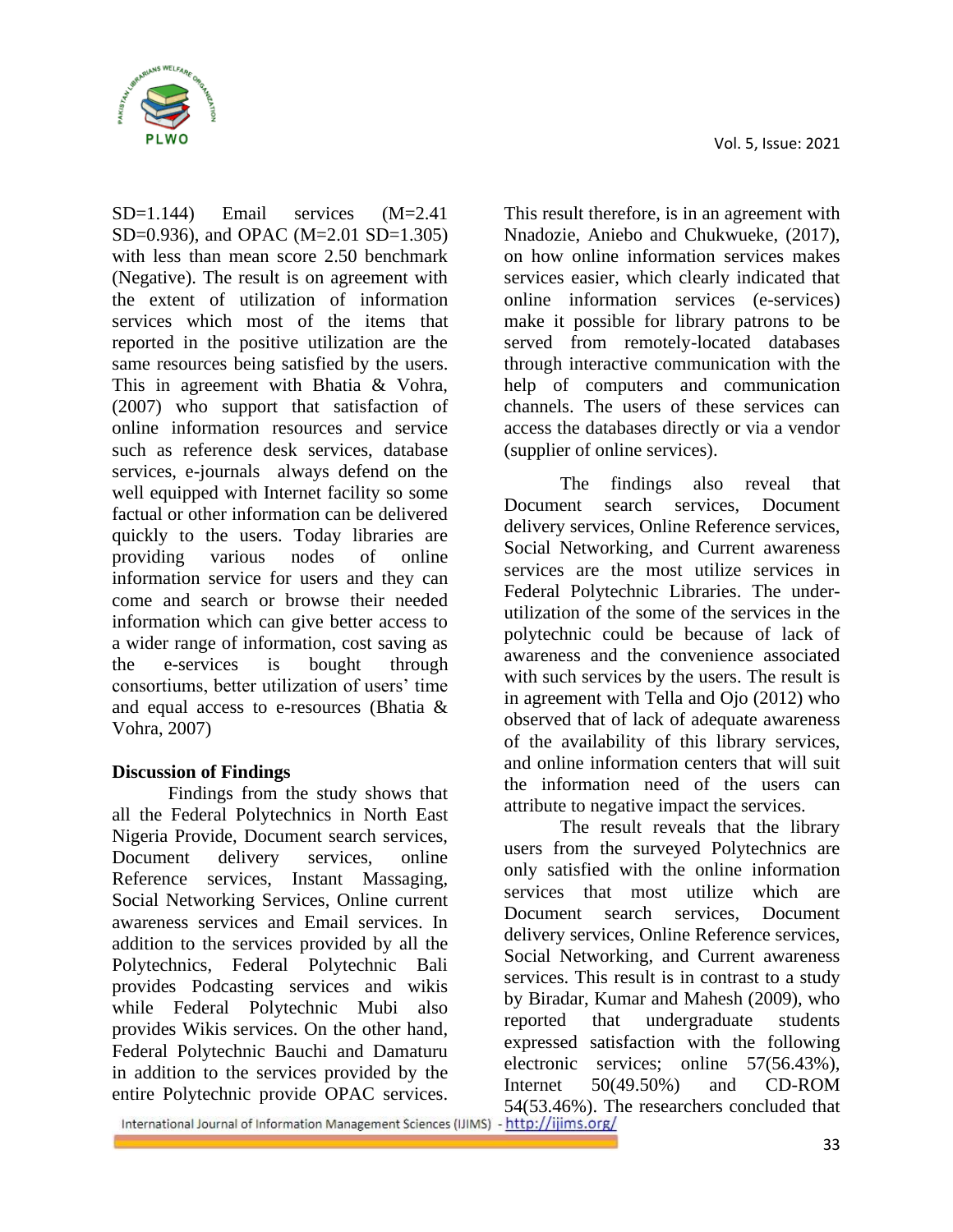

the expression of dissatisfaction may be attributed to lack of awareness and inconveniences of use. This result is supported by the findings of Ivwighreghweta (2013) in a study on the application of ICT on academic library operations and services in Nigeria, which opined that library users are satisfied with the provision of e-reference services and other ICT services by users of university libraries in carrying out their research work.

## **Conclusion and Recommendations**

Online information services have improved the quality, diversity and accessibility of electronic information resources to the heterogeneous user communities. The emergence of online information services has considerably widened access to library resources beyond the immediate location of any library with the requisite technologies. Whereas libraries in the advanced Western societies have embraced and implemented electronicdriven information services for their users. The result of this study has shown that Nigerian Polytechnics are still at the rudimentary stages. The online information services are either insufficient or are completely lacking. This an unfortunate state of affair. The following recommendations are based on the major findings of this study:

- 1. It is recommended that Polytechnic Libraries should provide adequate online library services that would meet the information needs of their users.
- 2. Effort should be made by the Polytechnic Libraries to improve upon the already existing online information services as this will

and research activities of their institution.

- 3. There should be a holistic user education programme designed to equip library users with the prerequisite skills on computer application, internet access, networking, database searches and information retrieval by the Polytechnic Libraries. The essence of doing so; is to ensure that library users can optimally utilize the online library services.
- 4. The cost of accessing the online information services by students should be highly subsidized by the Polytechnic Libraries, in order to encourage the use of the online information services.

## **References**

- Abubakar, [Bappah Magaji \(](mailto:magaji02@yahoo.com)2011). Academic Libraries in Nigeria in the 21st Century. *Library Philosophy and Practice*. Available at *ir.inflibnet.ac.in/bitstream/1944/1418/ 1/58.pdf*
- Adedeji, S. O (2000). Resources Adequacy and Academic Performance in Osun State Vocational Secondary Schools. *Afri.J. Edu.* Manage. 5 (182).
- Ani, O. E. (2010). Internet Access and Use: A Study of Undergraduate Students in Three Nigerian Universities. *The Electronic Library* 28 (4).
- Bhart, M. (2009). Increasing the discovery and use of e-resources in University Libraries.

http:/www.infilibnet.ac.in/caliber2009 /caliber.

Biradar, B. S., Kumar, P. D. and Masheh, Y. (2009). Use of Information Sources and Services in

further enhance teaching, learning<br>International Journal of Information Management Sciences (IJIMS) - http://ijims.org/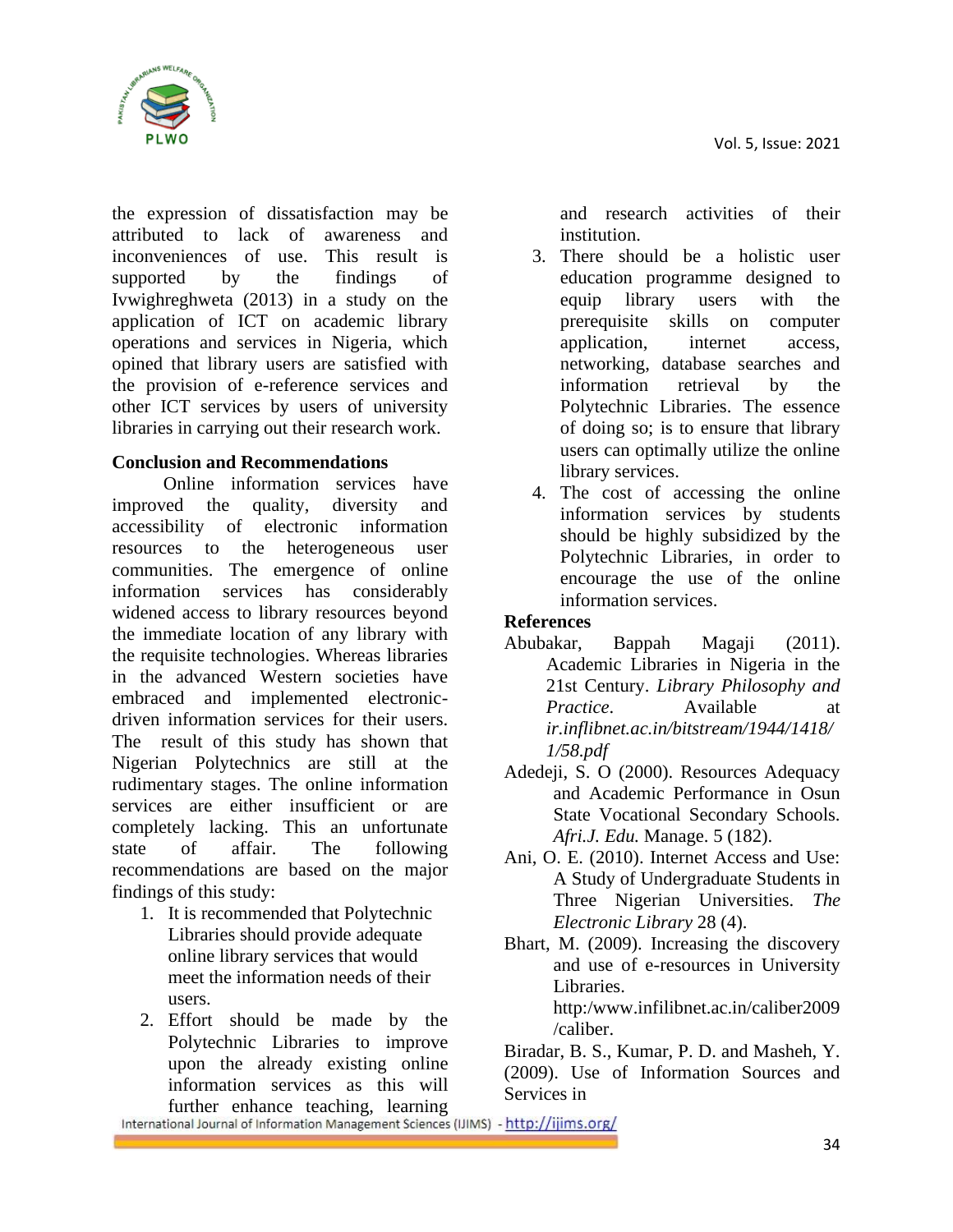

library of agriculture Science College, Shimoga: a case Study. *Annals of Library and Information Studies Vol. 56, June.* 

- Chen, Yu-Hui (2011). Undergraduates' Perceptions and Use of the University Libraries Web Portal: Can Information Literacy Instruction Make a Difference? [Proceedings of the](http://onlinelibrary.wiley.com/journal/10.1002/%28ISSN%291550-8390)  [American Society for Information](http://onlinelibrary.wiley.com/journal/10.1002/%28ISSN%291550-8390)  [Science and Technology](http://onlinelibrary.wiley.com/journal/10.1002/%28ISSN%291550-8390) [Volume 48,](http://onlinelibrary.wiley.com/doi/10.1002/meet.145.v48:1/issuetoc)  [Issue 1.](http://onlinelibrary.wiley.com/doi/10.1002/meet.145.v48:1/issuetoc)
- Chowdhury, G., and Margariti, S. (2004). Digital reference services: a snapshot of the current Practices in Scottish libraries. *Library Review, 53*(1)*.*

Daniel, J. O (2014) Issues in Setting up E-Library in Nigeria. Paper Presented at the Tetfund E-

Library Training Workshop for Colleges of Education in Nigeria, October 20th -31st.

- Daluba, N. E. and Maxwell, C. E. (2013). Effect of social media on the use of academic library by undergraduate students in tertiary institutions: A case study of Kogi State University, Anyigba. *Academic Research International,* 4(5).
- Dibua, E. O. (2000). In Okeke, I. E. (Eds). The Library as a Research Institution*.*  Enugu: Elite Publication Center.
- Dhamdhere, S. Namdev, Smet, Egbert De, and Lihitkar,A. Ramdas (2017). Web-Based Bibliographic Services Offered by Top World and Indian University Libraries: *A* Comparative Study. *International Journal of Library and Information Services Volume 6 Issue 1.*
- Edem, U. S. & Edem, N. B. (2002). Organization and utilization of

reference resources in the University of Calabar Library. *African Journal of Education and Information Management,* 4(1), 95- 101.

- Etim, F.E. (2006). Resource sharing in the Digital Age: Prospects and problems in African Universities. *Library Philosophy and Practice*, 9 (1).
- Ezeala, L. O. & Yusuff, E. O. (2011). User satisfaction with library resources and services in Nigerian agricultural research institutes. *Library Philosophy and Practice.*
- Etim, F. E (2006) Resource Sharing in the Digital Age: Prospects and Problems in African Universities. Available at Http:11digital Commons. Unl.Edu. Lipphrlprc/98.
- Fatoki, O.C. (2004). Library Automation in Nigeria the Kenneth Dike Library Experience. Lagos.
- Gakibayo, A et al., (2013). Electronic Information Resources Utilization by students in Mbarara University Library. Library Philosophy and Practice.
- Gbaje, Ezra Shiloba (2007). Provision of Online Information Services in Nigerian Academic Libraries. *Nigerian Libraries: Journal of Nigerian Library Association. Vol. 40.*
- Gerolimos, Michalis and Konsta, Rania (2011). D-Lib Magazine. Volume 17, Number 7/8 Libraries. *Nigerian Libraries: Journal of Nigerian Library Association. Vol. 40.*
- Goulding, A. 2006. Public Library in the  $21<sup>st</sup>$ Century: Defining Services and debating the future. U.k: Ashgate Publishing Company.
- Haneefa, K. M. (2007). Use of ICT based resources and services in special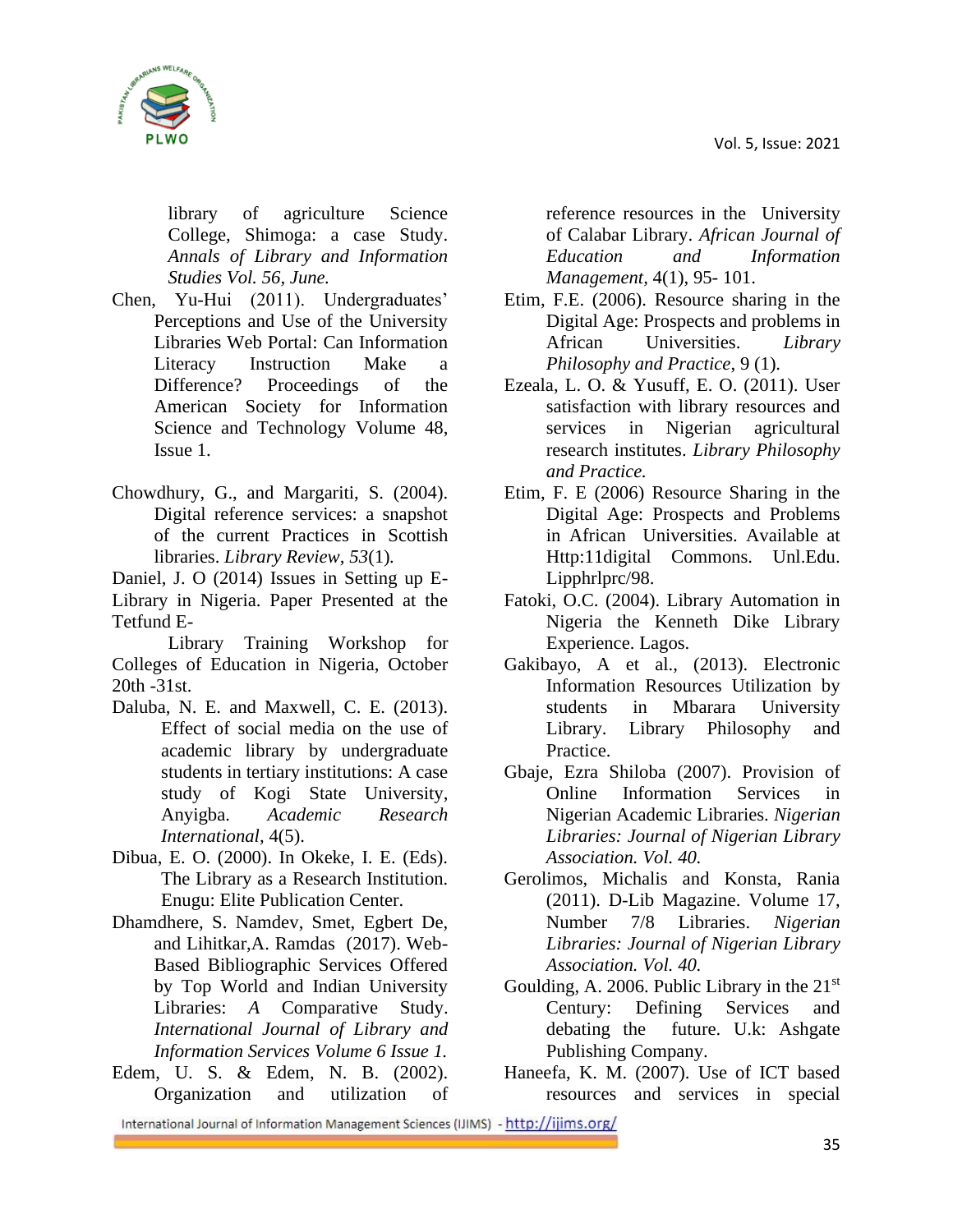

libraries in Kerala. Annals of Library and Information Studies,  $54$ ,  $23 - 32$ .

- Ijiekhuamhen, O. P., Aghojare, B. and Omosekejimi, A. F. (2015). Assessing users' satisfaction on academic library performance: a study. International Journal of Academic Research and Reflection, 3(5).
- Ismond, K. P., and Shiri, A. (2007). The medical digital library landscape. *Online Information Review, 31*(6).
- Jacobs, L (2013) ICT Library Services in Nigerian Academic Institutions. Paper Presented At Workshop On ICT Library Services In Nigerian Tertiary Institutions By Regenesys Business School, Johannesburg 27th Septembers.
- Madhusudhan, M. and Nagabhushanam, V (2012). Use of Web-Based Library Services in Select University Libraries in India: A Study. *International Journal of Library and Information Studies 2(1).*
- Mirza, Muhammad Sajid. And Mahmood, Khalid. (2009). Web-based services in University Libraries: a Pakistani perspective. *Library Philosophy and Practice*. Available at [http://www.webpages.uidaho.edu/~mb](http://www.webpages.uidaho.edu/~mbolin/mirza-mahmood.htm) [olin/mirza-mahmood.htm.](http://www.webpages.uidaho.edu/~mbolin/mirza-mahmood.htm)
- Motiang, I. P., Wallis, M & Karodia, A. M. (2014). An evaluation of user satisfaction with library services at the University of Limpopo, Medunsa Campus (Medical University of Southern Africa). *Arabian Journal of Business and Management Review,*  3(11), 41- 58.
- Nwalo, K. I. N (2003). Fundamentals' of Library Practice: A manual on library

routines. Ibadan: Sterling Horden Publishers Ltd.

Ogunmodede, T. A and Emeahara, E. N. (2010). The effect of library use education as a Course on Library patronage: A case study of LAUTECH library, Nigeria. *Library Philosophy and Practice*. Available @ [http://www.Unidaho.edu/~mbolin/ogu](http://www.unidaho.edu/~mbolin/ogunmodede-emeahara.htm)

[nmodede-emeahara.htm](http://www.unidaho.edu/~mbolin/ogunmodede-emeahara.htm)

- Omekwu, C. O. & Eruvwe, U. (2014). Application of Information and Communication Technology (ICT) in Delta State Polytechnic Libraries, Nigeria. *Journal of Applied Information Science and Technology*, 7(1).
- Ojedokun, Ayoku A. (2001). "Internet Access and Usage by Students of the University of Botswana". *African Journal of Library, Archival and Information Sciences.* Vol.11, no.2.
- Onohwakpor, Josephine Eruterio and Adogbeji, Benson Oghenevwogaga (2011) The Implications of Alireza Noruzi's Laws of the Web for Library Web-Based Services. [Handbook of](https://www.igi-global.com/book/handbook-research-information-communication-technology/41798)  [Research on Information](https://www.igi-global.com/book/handbook-research-information-communication-technology/41798)  [Communication Technology Policy:](https://www.igi-global.com/book/handbook-research-information-communication-technology/41798)  [Trends, Issues and Advancements.](https://www.igi-global.com/book/handbook-research-information-communication-technology/41798)
- Salama, Maria and Shawish, Ahmed (2012). From the Classical to Cloud-Based Era Cairo, available at [https://www.igi](https://www.igi-global.com/viewtitlesample.aspx?id=83499&ptid)[global.com/viewtitlesample.aspx?id=8](https://www.igi-global.com/viewtitlesample.aspx?id=83499&ptid) [3499&ptid.](https://www.igi-global.com/viewtitlesample.aspx?id=83499&ptid)
- Sathe NA, Grady JL, and Giuse NB (2002). Print versus electronic journals: a preliminary Investigation into the effect of journal format on research Processes. J. Med. Libr. .Asso. 90 (2).

International Journal of Information Management Sciences (IJIMS) - http://ijims.org/